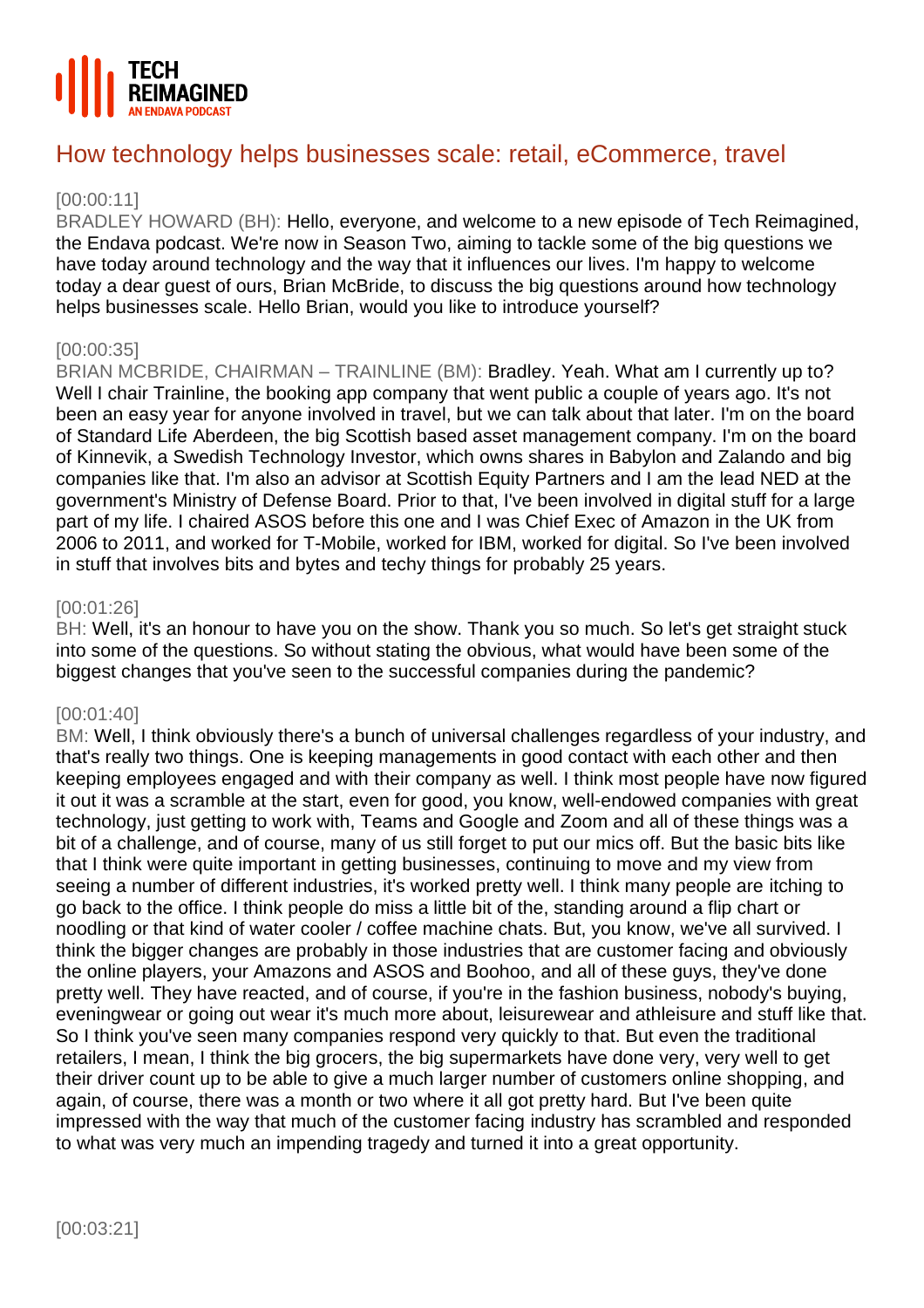

BH: Yeah, I totally agree there, and have you seen many changes to operating models or digital programs that have gone in some of those successful businesses?

## [00:03:33]

BM: If I use Trainline as an example, the minute that we saw that people weren't going to be traveling in trains, you know, it fell off a cliff overnight, almost. You have to think, what do we do here, in terms of still trying to invest in the app and invest for the future while also trying to make sure that you keep going, and so, you know, being a digital business, we didn't have factories and lots of physical assets, more bits and bytes than atoms based. Customer service, there's nobody complaining about tickets and wanting refunds and so on and so that workforce kinda drifted away from us. The tech teams we've kept at the same level, and actually, they have learned to work remotely very, very well. When I talk to some of our great tech people, they actually quite like the fact that there isn't this constant interruptions and they actually go on with doing their work.

So it's worked for us. I think our biggest challenge was we had lots of great plans, investing in the business in Europe where we do quite well. We wanted to accelerate that, to outwit it, and it was just having to balance, keeping your head above water and not getting too far into debt while having some sort of long term focus. I think we've come through pretty well. I think we'll manage that balance very well, and I think most companies did that, there was just a lot of prioritization. Did you want to get involved in taking government grants? Did you want to get involved in furlough schemes? They all seem like obvious or easy or natural things to do, but the minute you start doing that, you're then impacted in terms of what you can do in terms of paying people and paying dividends and stuff like that.

So lots of trade-offs to be made. I think most people have now realised that the future of work is probably not going to be everyone in the office Monday to Friday you know, a rush hour that runs from, 07:00 'til 09:30, and 16:30 to 18:30. So I think we're going to see the patterns of work changing, and I think that will change how companies go about things. So I think you're seeing development, tech development changing. It's been moving to a pretty agile format over the past five or six years, and that will continue, and I think those who have been stuck with, the old, mainframe legacy type systems are now going to have to figure out how do we get ourselves into a very different place, which involves being in the cloud, not having armies of IT staff just doing maintenance stuff instead of new stuff. I think this is all about how do you get very good feedback from customers? How do you respond to that, and how do you give them what they want much more quickly? If you're in the app business, that's just what you do. You're upgrading or getting the app refreshed probably three or four times a week. So I think what I've noticed is that pace has actually speeded up over the past year. It hasn't slowed down at all.

## [00:05:58]

BH: Do you agree with the adage that all companies have become technology companies?

## [00:06:01]

BM: Well, I mean, that's right. You know, because just being able to talk to people, you need a certain amount of technology there. Those who have been caught on, you know, old versions of you know, I still know people who are on things like Windows Seven etc, once you're caught in that old technology trap, you find it very hard to move the workforce onto modern technology, more modern means of communication. So, I do think that technology has become even more important to even relatively traditional companies.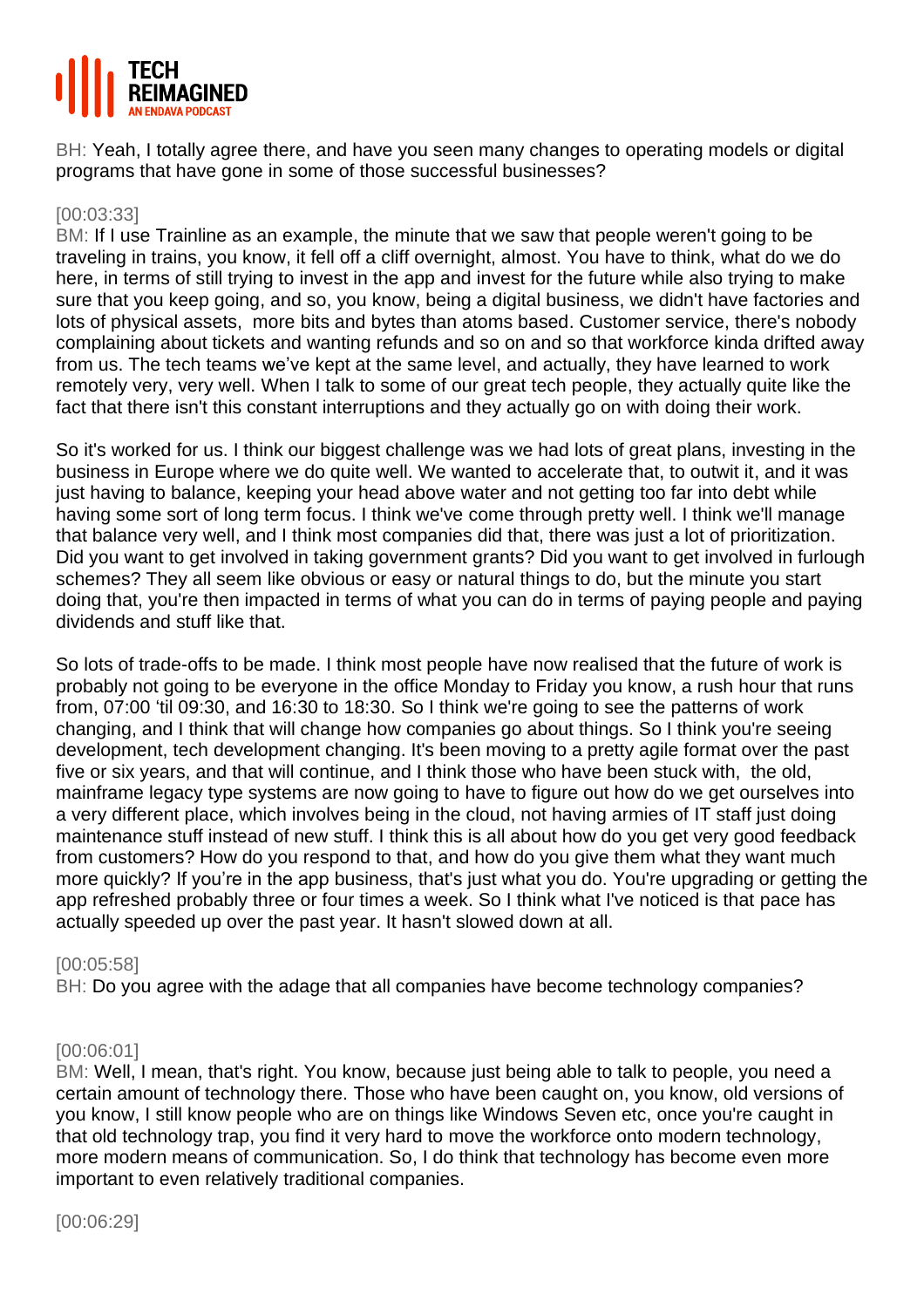

BH: What do you think the key technologies are at the moment in modern businesses? You mentioned cloud, for example, before.

## [00:06:35]

BM: I've been involved in cloud ever since my days at Amazon. Cloud was a great story and it was almost just a piece of serendipity, because if you're in the retail business, you gear up for a massive two weeks around Christmas time and you have to have all your staff in, your systems have to be able to cope with demand for those two weeks. You have to have warehouses ready to handle the inventory for those two weeks. So you end up stretching and scaling a business for a two week peak and you're left with that scale for the remaining 50 weeks of the year. When I was at Amazon, some of the tech teams in Seattle thought, well, actually we've got all of this capacity coming out of our ears but what can we do with it? So what we decided to do, what they decided to do is, 'Let's see if we can actually sell off or rent out some of these cycles, some of the storage and see if there's a business there'.

There was a big demand for it. So lots of little developers, lots of bigger developers, wanted just to store stuff or to write complex programs. It really grew like that, almost just a skunkworks within Amazon. They didn't have any billing system it was all on credit cards, and then it just grew and grew and grew. Eventually the Amazon business inverted where the cloud became the most valuable part of the business and Amazon's retail business ended up being the cloud's biggest customer. And now you get this amazing anomaly of Amazon's competitors in some of the spaces that they're in using the Amazon cloud, so you get Netflix and Amazon Prime, two great competitors, and yet Netflix is happy to run its business on Amazon's cloud because it's probably the cheapest unit cost of computing out there. So I think cloud is very much an infrastructure replacement product, you know, and it just means that you buy capacity it when you need it and you don't get back to that old Amazon model of having to buy capacity for a full year knowing that you weren't gonna use it for most of that year. So I think cloud is very important, obviously.

I do think that mobile and what's going on in mobile is absolutely the front end of your business. If you're a customer facing business, it's absolutely critical. For people who haven't got there yet, you might just be too late. I hear lots of people talking about what they're doing with a website. For many companies today, the website is still almost like an electronic brochure, and that's a kind of 10 year old thinking. I think it's all about mobile. It's all about how you understand your customer. It's through mobile that you get to really develop that intimate relationship with the customer. You look at a business like ASOS or Boohoo or - they know so much about their customers, they know their customers' dates of birth, they know their age. You know, they know their sizes, the colour of their hair, whether they wear glasses or not, and from that they can serve up a lot of very subtle and relevant recommendations. When you have get the challenge of being a high street department store, you know very little about your customer. They walk in off the street, if you're lucky. They buy something, they walk out the door and you may never see them again. So I think mobile and that relationship with your customers' mobile allows you to build a deep permissionbased relationship with them.

In the middle of all of that, I think you've got, so if you think about the cloud as being your back end where your micro servers, architecture, probably your apps are, and then the very front end is the mobile where you're talking to customers. In between that, there's a lot of other stuff going on. That's really what you're into the world of you know, data, really big data, artificial intelligence, machine learning. Your customers are throwing off lots and lots of data. But the thing about Trainline, there are hundreds of thousands of train movements, every hour. You're getting data about how busy trains are, where there's capacity, where there's not capacity. You need to have some algorithm for actually processing that and making some sense of it. So, again, if I'm catching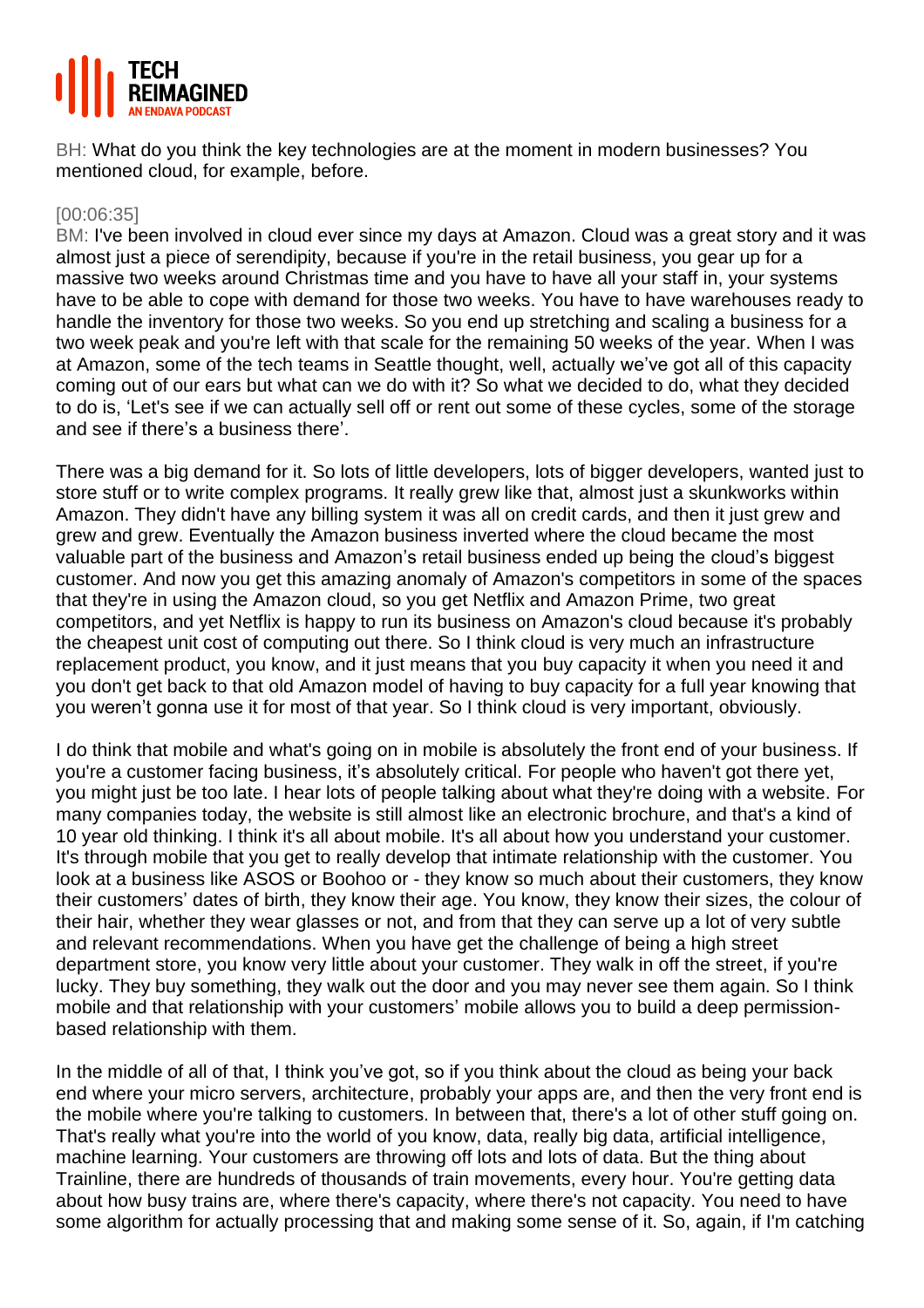

that, especially nowadays, the 07:28 from Woking into London and it's one of the busiest commuter trains in Britain, I'd like to know when that twelve carriage train, where the space is, I don't want to stand up beside a whole bunch of people who are breathing all over me. So it will tell me, go to coaches, you know, 11 and 12 and you'll find, lots of seats. So data's out there, data and it's your ability to use data and serve up something of benefit for your customer. That is the key technology to me. So I think about cloud, I think about data and how you manipulate it, and then I think about the use of mobile and apps to have that engagement and lock in, hopefully, with your customer.

## [00:10:57]

BH: As a board leader, how do you recommend and encourage your senior managers to stay up to date with latest technology trends?

## [00:11:05]

BM: Well, I think there's two or three things. I think certainly you've got to eat your own dog food, you know, so at Trainline, you know, people are using the app all of the time. They're picking out things that are wrong or maybe we could do this better. So I think having your employees engaged in your product, if you can, if you're building, Rolls Royce aero engines or jumbo jets, you can't really do that. But I think if you're a consumer facing company, I expect the employees to know everything about what we're serving up to the customer. So I think that's pretty important. We do kind of teachings, and an hour at lunch and a quick podcast, webinar or whatever. So I think, people, you can't afford to and people don't want to go off on a two or three week course every time something new comes along. So I think you have to serve up bite sized modules where we're going, 'What does Blockchain mean', you know, 'Is Bitcoin going to be of interest to our customers of the future?' So it's keeping people up to date with trends, with enough information for them to have a view on it and have a sensible conversation, not to be a professor or an expert, and again, I just encourage people to read. I read lots of blogs, I read lots of stuff, and that's how I keep fresh. I'm a great testament, I think, to the fact that you're never too old to learn, and I just love reading about the latest cool stuff.

## [00:12:17]

BH: And where do you tend to find that new latest cool stuff?

# [00:12:21]

BM: Well, as I say, there's a whole shower of blogs and podcasts I listen to. I mean, and even, I still read some of the printed medium, daily newspapers and The Economist and business reading, Private Eye and stuff like that. But I'm quite voracious. I mean, I'd rather read lots of smallish articles than immerse myself in a big, long, deep book, you know? So to me reading about current affairs and technology is a pleasure. It's not a kind of burden.

## [00:12:44]

BH: And also, noticing how you're using other apps from competitors and other industries is always interesting as well, isn't it?

## [00:12:52]

BM: Absolutely. I've been a member of the government's digital advisory board for a number of years before I became the lead NED at the Ministry of Defense, and I look at what the government is doing in general and you look at the NHS Track and Trace app, which had a pretty bumpy start, you know, but I actually think it does provide a pretty good purpose today. You look at the general NHS app, and it's got your vaccine status on it. It's got a lot of your medical records, so even big government is starting to understand that serving your citizens through the mobile, is a pretty good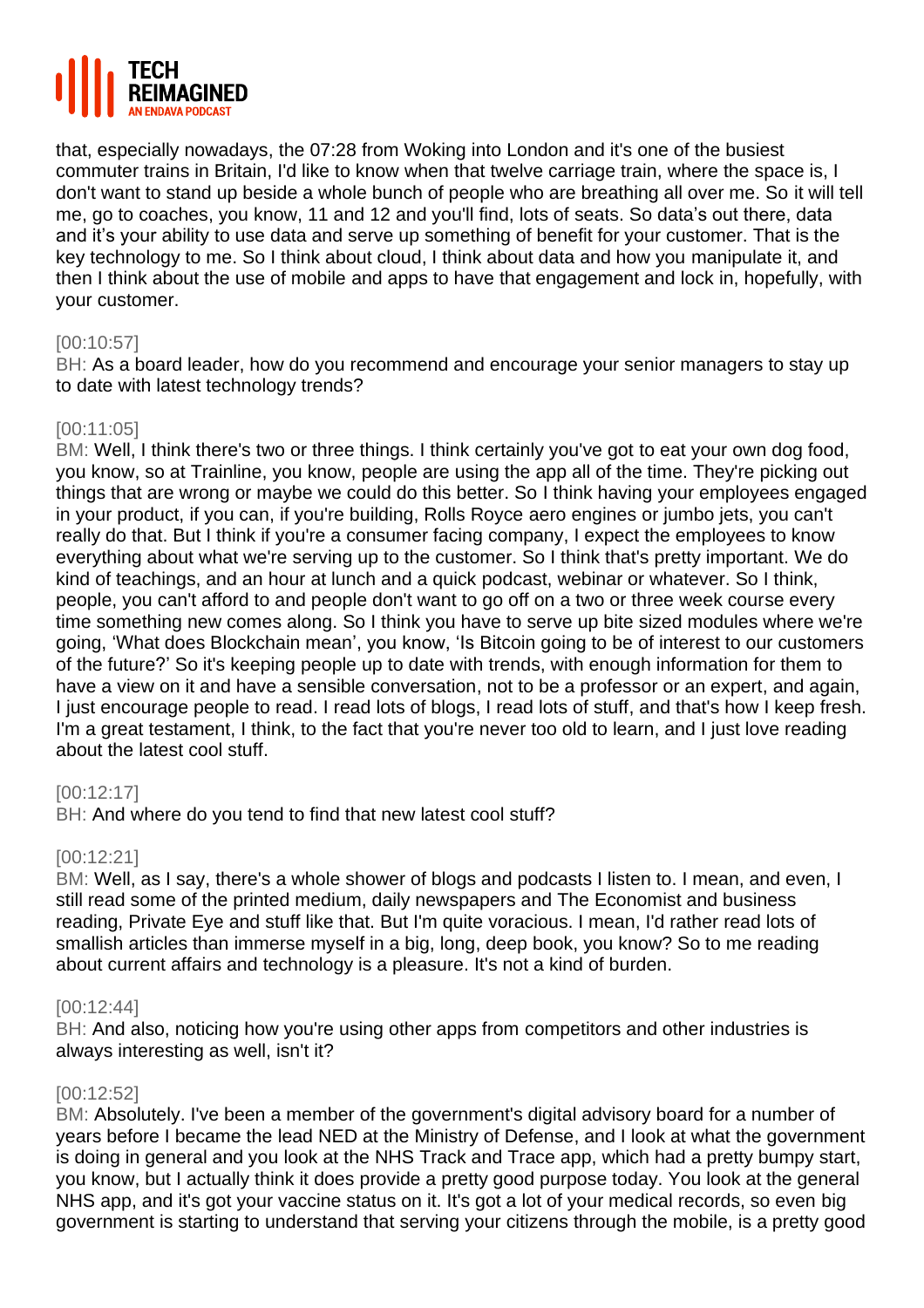

thing to do. We all know that there are probably about eight million apps out there today. There's about four million in each platform, Android and iOS, your average teenager or early 20s person will have, you know, less than 30 apps that they really use on that phone, and so for you to land your app on that very prized real estate, it has to be something that makes their life easier or more pleasurable. That's the kind of battle. It's easy to create an app. But getting people to download it and keep downloading it is the secret success.

# [00:13:53]

BH: Yeah, and back to retail for a second. What's your vision of the future of the High Street? You know, we're seeing lots of companies closing down on the High Street and especially banks as well. What do you think's going to happen?

# [00:14:05]

BM: I've always been the dark side for the traditional retail industry, you know, and I don't think that life is going to get any better. You look at the number of the number of chains and stores that have closed down over the past two or three years, in the USA, J.C. Penney, Gap, Victoria's Secret over here, Debenhams, House of Fraser, Mullock, the list is endless. I was reading an article this morning in The Telegraph, of all places, about the future of shopping malls in the USA. Today there's probably 1400. I lived in the USA and the shopping mall was very much a place where families went, at the weekend to eat, to look at stuff, you know, to just be together. That's disappearing because of COVID, because people just get so much more used to online shopping. I mean, American retail has lost half a million jobs over the past three or four years, and so take Britain as being a smaller version of that. We've certainly lost 100,000. I think that's going to continue, and it's not that retail is going to completely die, but it has to continue to reinvent itself.

I think there are far too many stores out there, you know and you're caught in this terrible financial trouble. You've got all of these stores, you're paying all of these rents, you're paying business rates, and yet footfall is declining. So I don't envy the financial problems that the traditional retailers' have got. Much of it's not of their own making, you're caught out with government and taxation and stuff like that. So there are going to be a lot less stores around. You look at the future of the high street, the future of a town. I live in a midsized town called Camberley and a lot of the great chains are just decaying or moving out. You know, there's very few anchored tenants there now. But there are lots of little individual shops, a lot of coffee shops and a lot of small boutiques, a lot of people doing mobile phone services, or nail bars and stuff.

So, I think water will find its own level. But if you're a traditional retailer, if you're a John Lewis or somebody with, a number of department stores, you see that they are taking very drastic action. That has to be the case if you're in retail today. I think you want to almost cut deeper than you thought you would have to and move even faster, because this is not going to get any better. Before the pandemic started, it was hard to get a number on it, but online retail was probably about 20 to 25 percent of total retail. I suspect that it's gone up now to in some cases, in some sectors, north of 50 percent. And I always thought that 50/50 was a kind of a nice, simple balance as to where it would even out. We may get to 50/50 sooner than I thought because some people will go back to physical shopping, now that they're allowed to.

But I do think that the move to online and the online share of the total retail pie has been increased and exacerbated by the pandemic, and you've heard that Google head, when he announces results, we've seen, 10 years' worth of disruption in the past year. I think that will be the case for many industries and retail is really charged, and the problems of retail are not about the pandemic, they were there before the pandemic, it's just accelerated them. I just think that way too many retail leaders who were - I wouldn't call them fat, dumb or happy, but they just didn't,